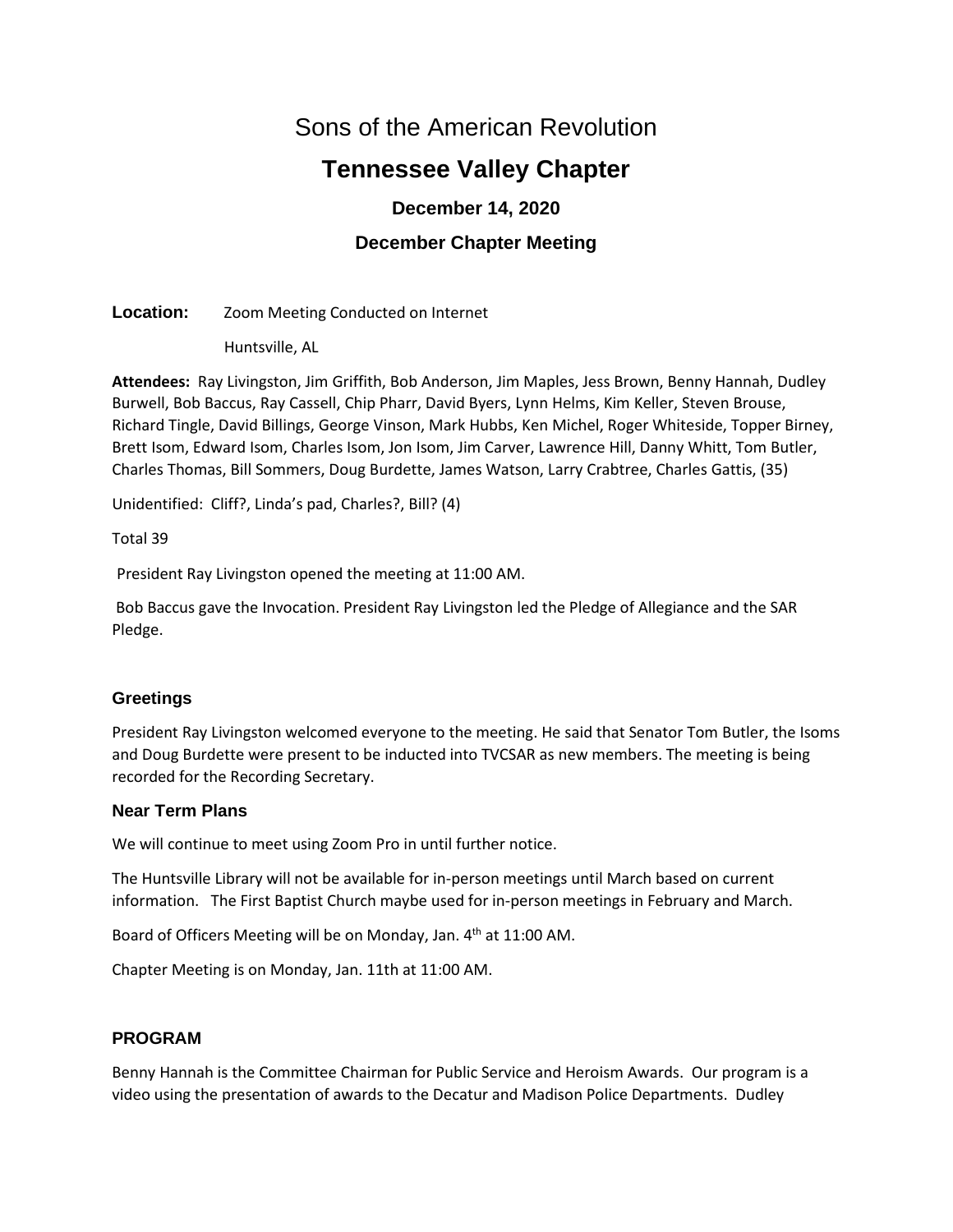Burwell took the videos and Jim Griffith edited the videos into a movie. Jess Brown, Chairman of the PR Committee arranged for local TV stations to cover these events. TVCSAR received great PR from these events.

A third Public Service and Heroism awards presentation is planned in Athens this afternoon at 5:30 PM.

#### **Old Business**

The minutes from our meeting on 11/9/2020 have been posted for two weeks. There were no comments or questions about the minutes. The minutes were approved as posted.

Officer/Committee Action Plans have been completed and turned over to the Historian. Several SOP's have been turned in as well.

A donation has been made to the Huntsville library to honor deceased members. This item is closed.

#### **Inductions/Supplementals**

| Six new members were inducted. | Tom Bu |
|--------------------------------|--------|
|                                |        |

tler's Patriot is Hezekiah Utley.

Doug Burdette's Patriot is John Coats.

Brett Isom's Patriot is Ellis Palmer.

Jon Isom's Patriot is Ellis Palmer.

Charles Isom's Patriot is Ellis Palmer

Edward Isom's Patriot is Ellis Palmer

#### **PRESENDENTS REPORT**

#### **2020-2021 OFFICER NOMINATIONS**

• **Nominating Committee: Jim Griffith (Chair), Bob Baccus, Allie Swann**

| President                      | <b>Benny Hannah</b>   |
|--------------------------------|-----------------------|
| Vice President                 | <b>Dudley Burwell</b> |
| <b>Corresponding Secretary</b> | Jim Maples            |
| <b>Recording Secretary</b>     | <b>George Vinson</b>  |
| Treasurer                      | Randal Jennings       |
| Registrar                      | <b>Ray Cassell</b>    |
| Historian                      | Jim Alexander         |
| Chaplin                        | James Alexander       |
| Genealogist                    | <b>Bill Sommers</b>   |
| Chancellor                     | <b>Richard Tingle</b> |

Chapter voting will take place at the February Meeting.

Names in red are individuals taking new positions. Names in black are people keeping the same position.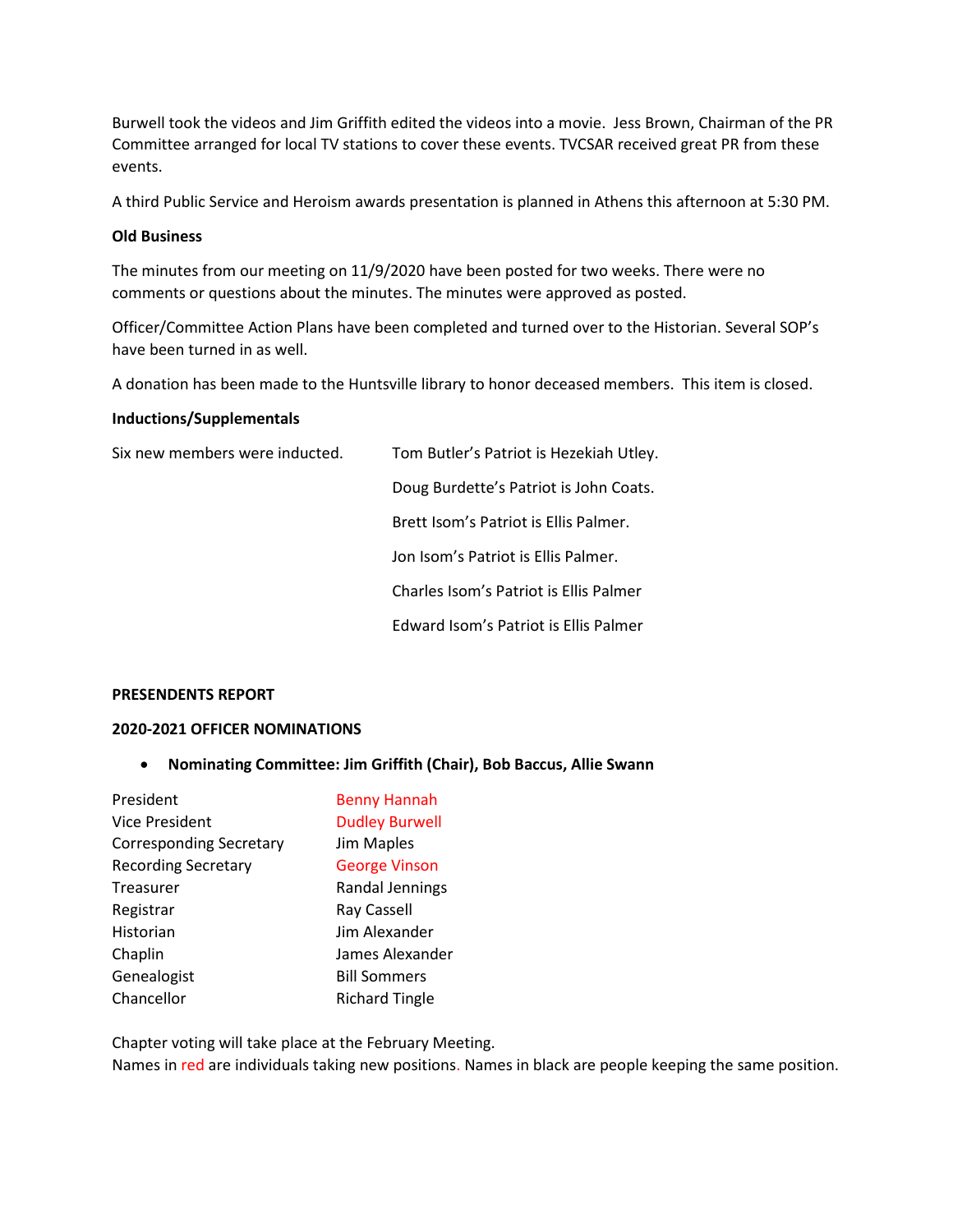This is the 18<sup>th</sup> official TVCSAR meeting which includes both BOO and Chapter meetings held using Zoom.

## **DAR/C.A.R Support**

Veteran Grave marking will take place this week-end.

## **NSSAR Youth Protection Training**

Please take this online training.

## **Awards**

President Ray Livingston has received two Lafayette Volunteer Service Medals. These awards will be presented to two hardworking members of TVCSAR at an in-person meeting.

## **Americanism Award**

Benny Hannah reported that the Americanism Award runs from Jan. 1st to Dec.  $31^{st}$ . If you are responsible for an activity that can be included in this area, please send me a spreadsheet outlining your work. Jess Brown's PR work will really help on the points. Please send Benny information by mid-Jan. 2021 for submittal by Feb.  $1<sup>st</sup>$ , 2021.

## **Future Chapter Meetings (Very Tentative because of COVID 19)**

- Jan  $11^{th}$  Zoom with a program
- Feb  $8<sup>th</sup>$  In-person Youth Awards and Officer Elections
- Mar  $8<sup>th</sup>$  In-person installation and awards at 11:00 AM with no meal

## **Recent/Future Events**

- Dec 3, 10:00, Decatur PD PS&H Awards
- Dec 7, Tut Fann State Veterans Home, delivered thank cards to veterans with holiday wishes.
- Dec 8, 4:00 PM Madison PD PS& H Awards

Dec 14, 5:30 PM Athens PD {S&H Awards

Dec 19:

- 11:00 AM Wreaths Across American at Roselawn Cemetery in Decatur
- 1:00 PM C.A.R. Wreath laying for Patriots at Harris Hill Cemetery
- 3:00 PM Wreath laying at Mt Paran Cemetery

## Jan. 9, 2021 ALSSAR Musket Training

ALSSAR Annual Meeting:

- Feb. 20, 2021 at American Village
- Limited in-person and virtual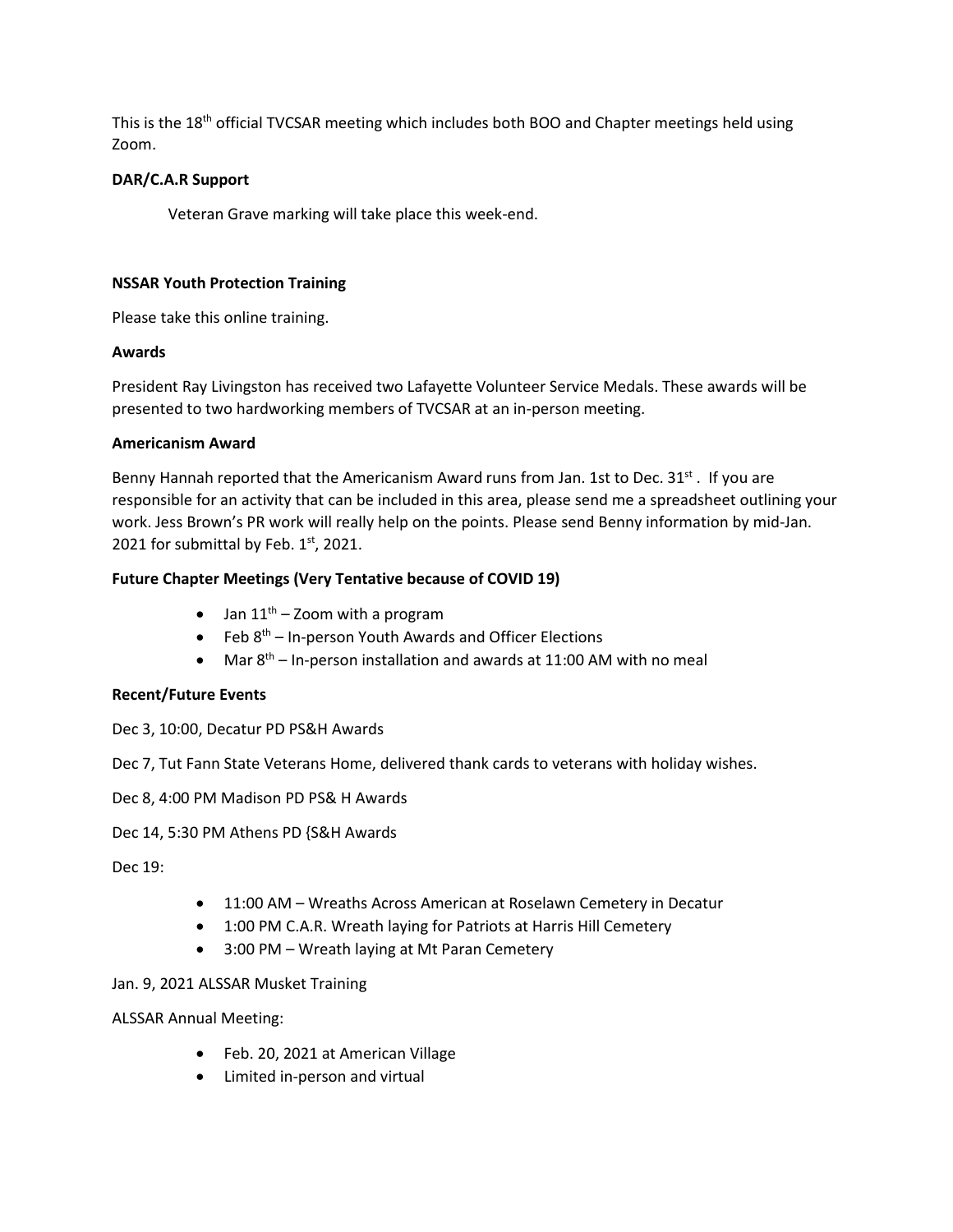## **TVCSAR DRAFT PLAN for REVOLUTIONARY WAR SECTION OF THE ALABAMA VETERANS MUSEUM IN ATHENS (AVMA)**

Jess Brown reported that he and Lynn Helms met with Mrs. Thompson, Director AVMA to discuss the items TVCSAR with be providing for the Rev. War section of the Museum. She thanked TVCSAR members for their help with various questions about muskets, uniforms, displays and other issues. They are now planning to provide a regimental style uniform and Militia uniforms.

Ray Livingston and his wife are going to meet with Beverly Thornton. She is Hal Thornton's wife. Hal is deceased. Beverly plans to give all or part of Hal's uniform for use in the AVMA Rev. War Section.

#### **MISSION OF THE SONS OF THE AMERICAN REVOLUTIO**

The Society is to be patriotic, historical and educational.

#### **OFFICER REPORTS**

**Jim Griffith reported on** 

#### **TVCSAR YOUTUBE CHANNEL**

The YOUTUBE Address is: [https://youtu.be/IUOsQyLhYCw](about:blank)

Please sign on and subscribe.

#### **Vice President** -Benny Hannah

Benny reported that he has two volunteers one from the Shoals Chapter and one from the Valdez Chapter helping with PRS data for the State of Alabama. They are putting in about 10 applications per day.

Benny talked with Kevin Turner, Sheriff, Madison County. He wanted to get awards for one of his deputies. He and Benny will work out a date.

**Corresponding Secretary** – Jim Maples

The newsletter is now on the TVCSAR website.

**Recording Secretary** – Dudley Burwell

No report.

**Treasurer** – Randal Jennings

Randal was not present. Last month's balances were \$8,235.35 in the checking account and \$9354 in the money market. Ray did not think the numbers had changed much.

#### **Registrar**- Ray Cassell

Reported that he has 31 open applications, 4 have been mailed to ALSSAR, 6 are being reviewed at NSSAR and 7 have been approved. We inducted 0 at our last meeting. Six (9) SAR Supplemental Applications have been mailed to ALSSAR, four (4) are in review at NSSAR. Eight Supplemental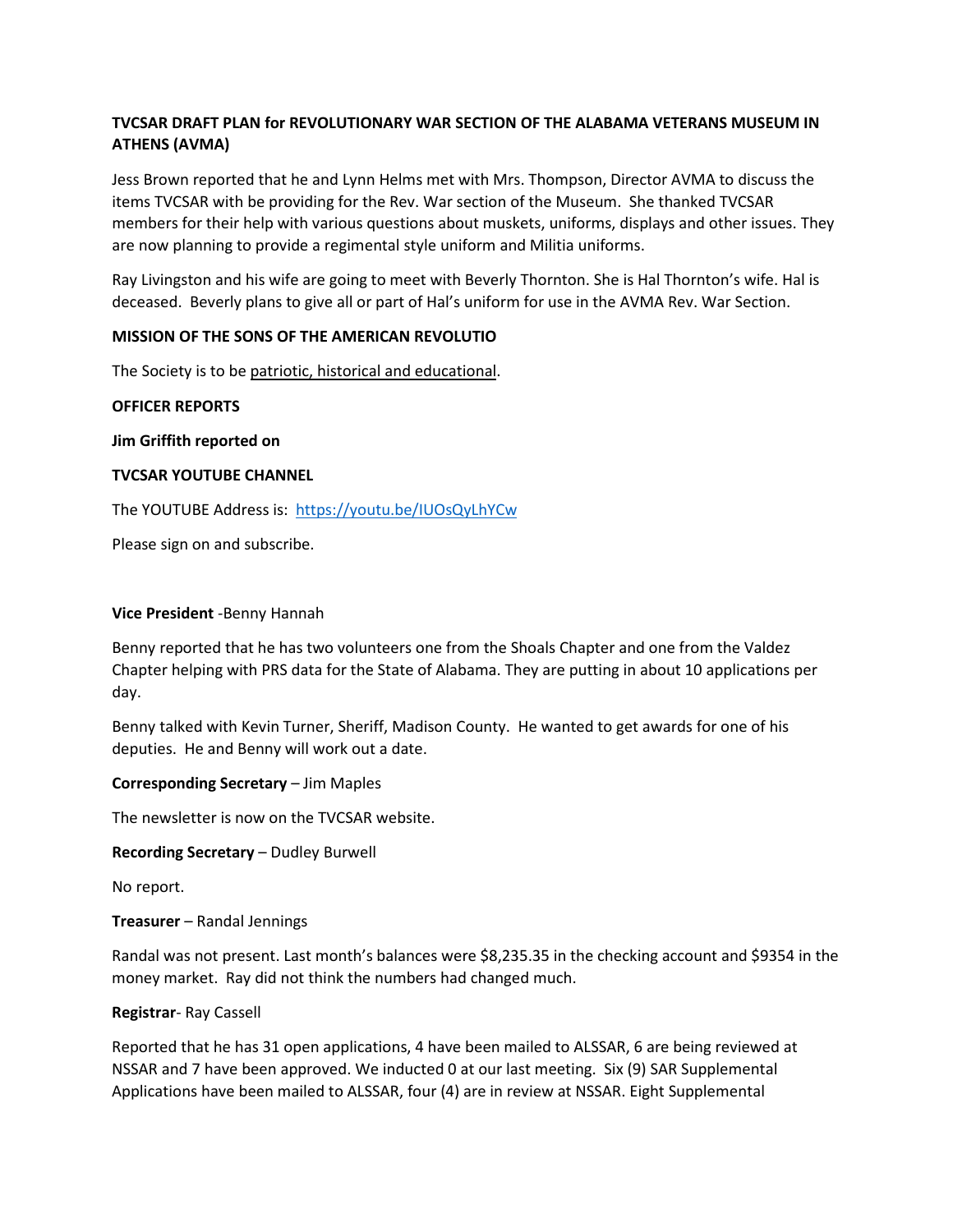Applications have been approved. National is approving new member applications in about seven (7) weeks which is very good compared to last year.

If you are working on Supplementals, try to complete then in early 2021. An increase in cost of Supplementals is expected as soon as the SAR Congress meets.

Patriot Research System. TVCSAR has 100% of the members linked to Patriots, 100% of the Patriot lineage entered out of 677 applications and 2 missing. This is better that the National SAR at 97.6%, 61.8% and 121,483 with 2047 missing. The ALSSAR numbers are 74.6%, 32.1% and 4251 with 14 missing.

Please send in Biographical Sketches for your Patriot or Patriots.

**Historian Report –** Jim Alexander No Report. **Chancellor Report –** Richard Tingle No Report. **Genealogist Report –** Bill Sommers No Report. **Chaplain Report –** James Henderson No Report, not present.

#### **Committee Reports**

**Youth**

**ROTC/JROTC -** Ray Livingston

The Outstanding Cadet Award – Nomination packets for the award have been received. Ray has only received one person for this award.

#### **Orations, Brochure, History Teacher -** Bob Anderson

Bob has several schools working on Brochures. He is expecting several schools to provide Brochures for the contest. He has three schools working on posters. No entries for History teacher.

**Knight Essay –** Bob Baccus

No response yet. Asked Bob Anderson for help. Bob Anderson thinks there may be students applying from Hartselle but not sure.

**Elementary School Poster Contest –** Richard Lewis